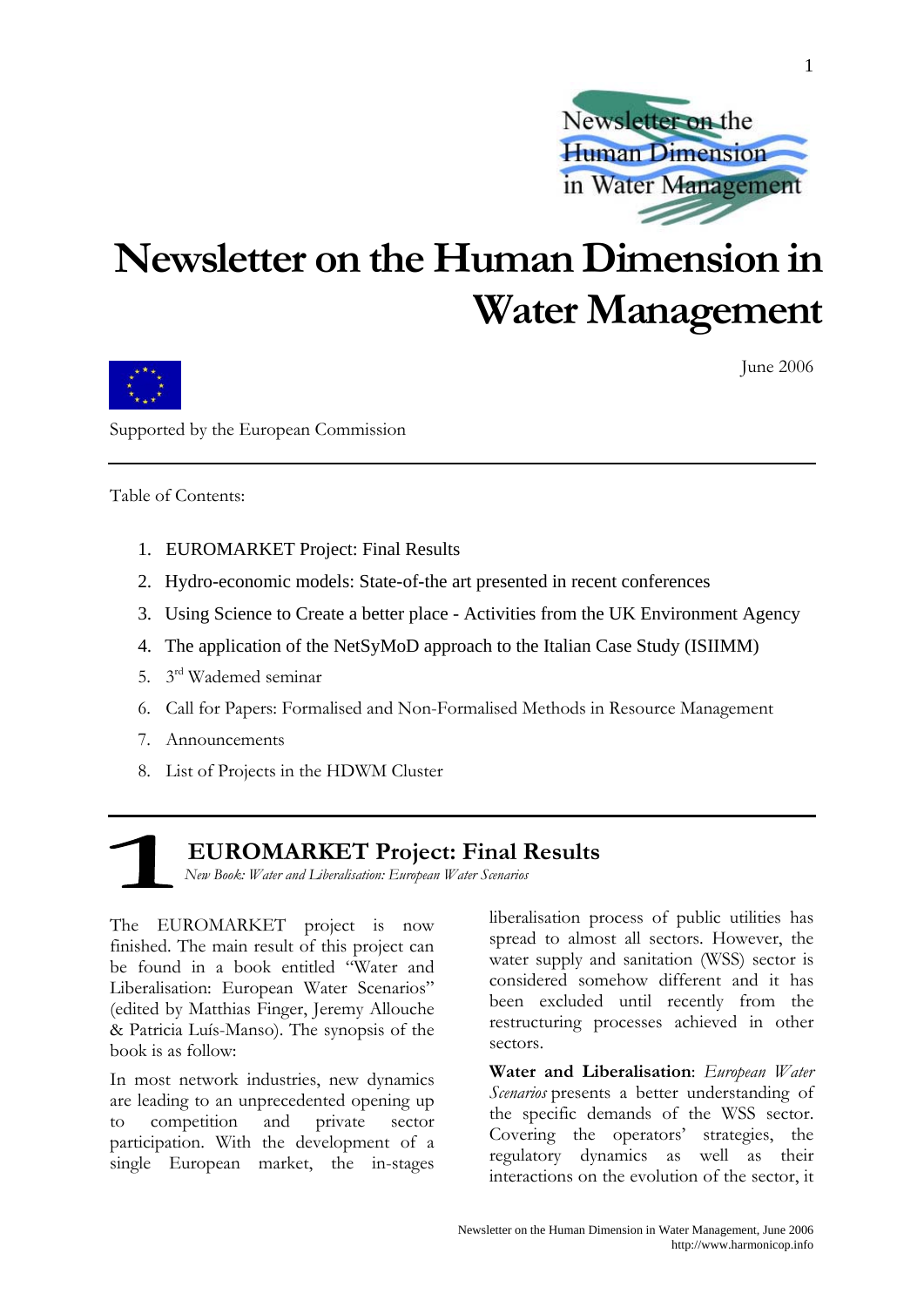addresses the likelihood, the nature, and the forms the WSS sector may take in Europe in the foreseeable future. Adopting a neutral political stance, the book analyses the implications of alternative scenarios in economic, ecological, social, legal, and institutional terms.

Key Sections include:

1. In depth introduction to the current situation in the WSS sector.

2. The European Water Supply and Sanitation Markets; The Institutional Framework of the Water Supply and Sanitation Sector in the EU: a Comparative Analysis; Analysis of the EU Explicit and Implicit Policies and Approaches in the Sector; Analysis of the Strategies of the Water Operators in Europe.

3. Scenarios on the Evolution of the Water Sector in Europe.

4. Economic, Environmental, & Social Implications of the Scenarios; Major implications per scenario.

For information on how to order the book, please visit the International Water Association Publishing website ([http://www.iwapublishing.com](http://www.iwapublishing.com/))

## **Hydro-economic models: State-of-the art presented in recent conferences**

The purpose of the European Water Framework Directive (WFD) of 2000 is to achieve good status of water bodies in each of the Member States. A key element of the directive is the integrated water resource management (IWRM) that embraces both hydrological and socioeconomic and political issues. Hydroeconomic models can be helpful tools to implement this approach. Recently, three international conferences took place where currently existing models were presented: Copenhagen 2004, Amsterdam 2005 and Valencia 2006.

One of the messages from these conferences was that the development and application of hydro-economic models are still in their infancy. The main reason for that is the fact, the hydrologists and economists are two different communities, between them collaboration in the field of modelling is rare. A further reason is the complex interrelationship between water resources and the society. As the presentations in the three conferences showed, hydro-economic models can be useful for *forecasting* water demand and water quality in relation to socio-economic driving factors (such as population, industry and agriculture), for assessing the *cost-effectiveness and affordability* of measures to achieve good water status and for estimating the *success of policies* to tackling water problems. Moreover, they can enhance participatory approaches in water management. The challenges for further development of hydro-economic models refer, first of all, to a better linkage of water-related and societal processes, so that management activities can be embedded in an IWRM.

A further task is to improve modelling of socio-economic processes at watershed level. The current stage of hydro-economic models is promising. This concern, for instance, the implications of water pricing in relation to the cost-recovery principle and economically efficient water use. In autumn 2006, a further conference will be organised by WP5 of the Harmoni-CA Concerted Action. Hydro-economic models will be discussed together with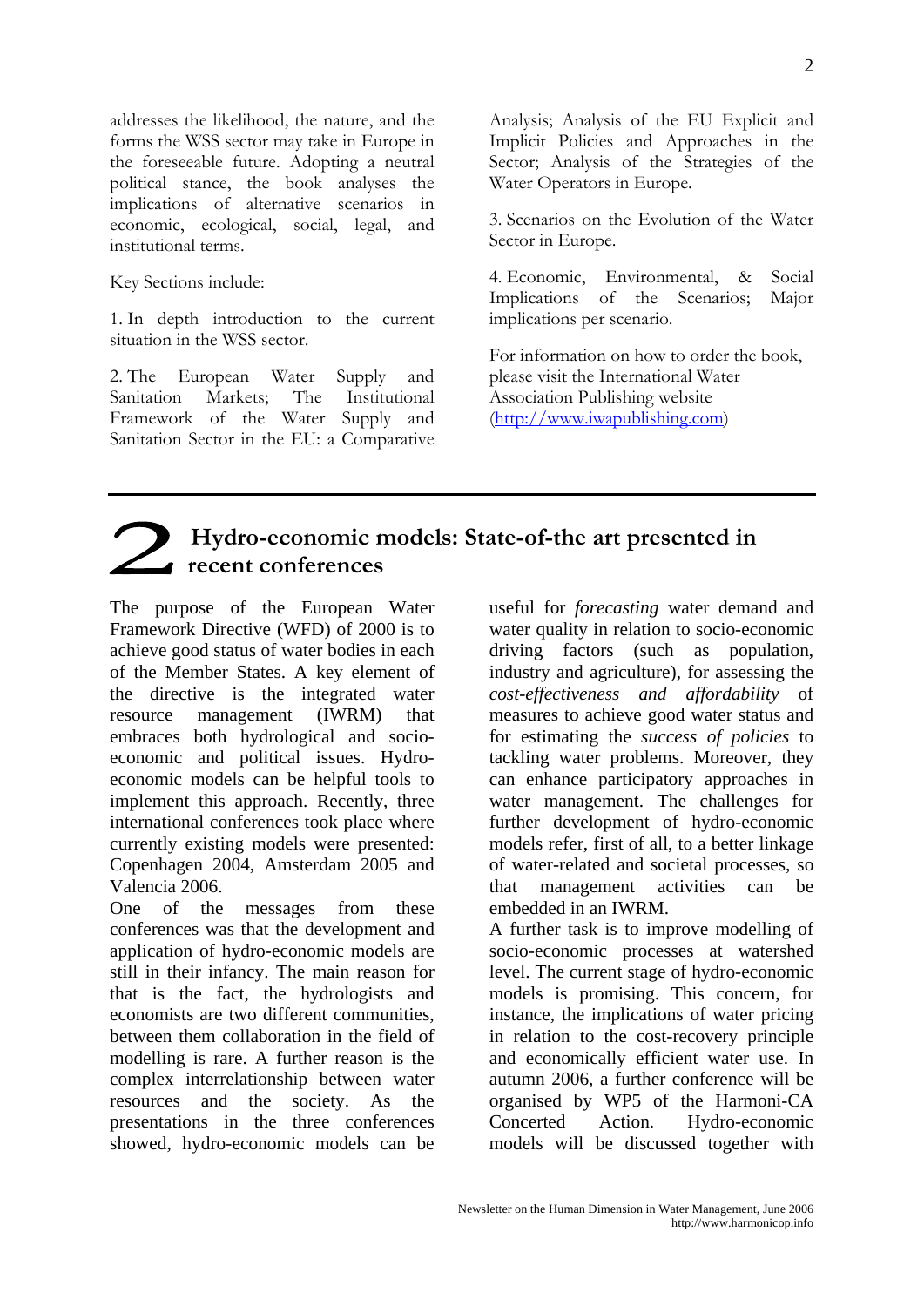water managers and policy makers. Information on each of the three conferences can be found on: <http://hit.infu.uni-dortmund.de/login.html> (user ID: Copenhagen, password: EconoMod), [http://www.falw.vu.nl/ivm/](http://www.falw.vu.nl/ivm/watereconomics/) [watereconomics/](http://www.falw.vu.nl/ivm/watereconomics/),

[http://www.upv.es/aquatool/jornadas/index](http://www.upv.es/aquatool/jornadas/indexE.htm/) [E.htm/.](http://www.upv.es/aquatool/jornadas/indexE.htm/)

Ingo Heinz, Institute of Environmental Research (INFU), University of Dortmund, Germany

## **Using Science to Create a better place – Activities from the UK Environment Agency**

The relationship between regulators, the regulated, local communities and the wider society is changing. There is plenty of evidence that 'command and control' approaches to governance have only limited success in changing behaviours. For the Environment Agency, this means playing different roles in order effectively to protect and improve the quality of the environment: influencing and catalysing behaviour change as well as regulating and reporting on environmental changes. In the past, much of the Environment Agency's influencing and advisory work focused on government and the business community. These days, the Environment Agency works much more with communities and the public. Like other pubic bodies, the Environment Agency recognises that working with communities allows it to draw on knowledge of local conditions and so work better. It has made efforts to improve local engagement. But it hasn't given as much consideration as to how it might enable people to have greater choice, or to how it could encourage them to take

on responsibilities. It hasn't, that is, looked closely at citizenship, either in terms of the services it provides or in the context of facilitating behaviours that are more environmentally friendly. In 2004, the Environment Agency commissioned research to understand what encouraging environmental citizenship would mean, and what benefits this approach could provide. Two publications have resulted from this: The first explores what role environmental citizenship may have for the activities of the Environment Agency. The second analyses how the current interest in changing behaviour policies may help the work of the Environment Agency.

You can order copies of this and other Environment Agency publications from our on-line catalogue at

[http://publications.environment-](http://publications.environment-agency.gov.uk/epages/eapublications.storefront)

[agency.gov.uk/epages/eapublications.storef](http://publications.environment-agency.gov.uk/epages/eapublications.storefront) [ront](http://publications.environment-agency.gov.uk/epages/eapublications.storefront) .

If you have any queries about these projects, please contact Peter Bailey: [peter.bailey@environment-agency.gov.uk](mailto:peter.bailey@environment-agency.gov.uk).

### **The application of the NetSyMoD approach to the Italian Case Study within the ISIIMM project By Anita Fassio, Fondazione Eni Enrico Mattei**

*A shared understanding of the future and participatory planning and decision-making for water resources management* 

The NetSyMoD (Network Analysis – Creative System Modelling – Decision Support) methodology, aimed at facilitating the involvement of stakeholders in decision/policy making processes related to environmental matters, was applied to the Italian case study within the EU-funded ISIIMM project. A Creative System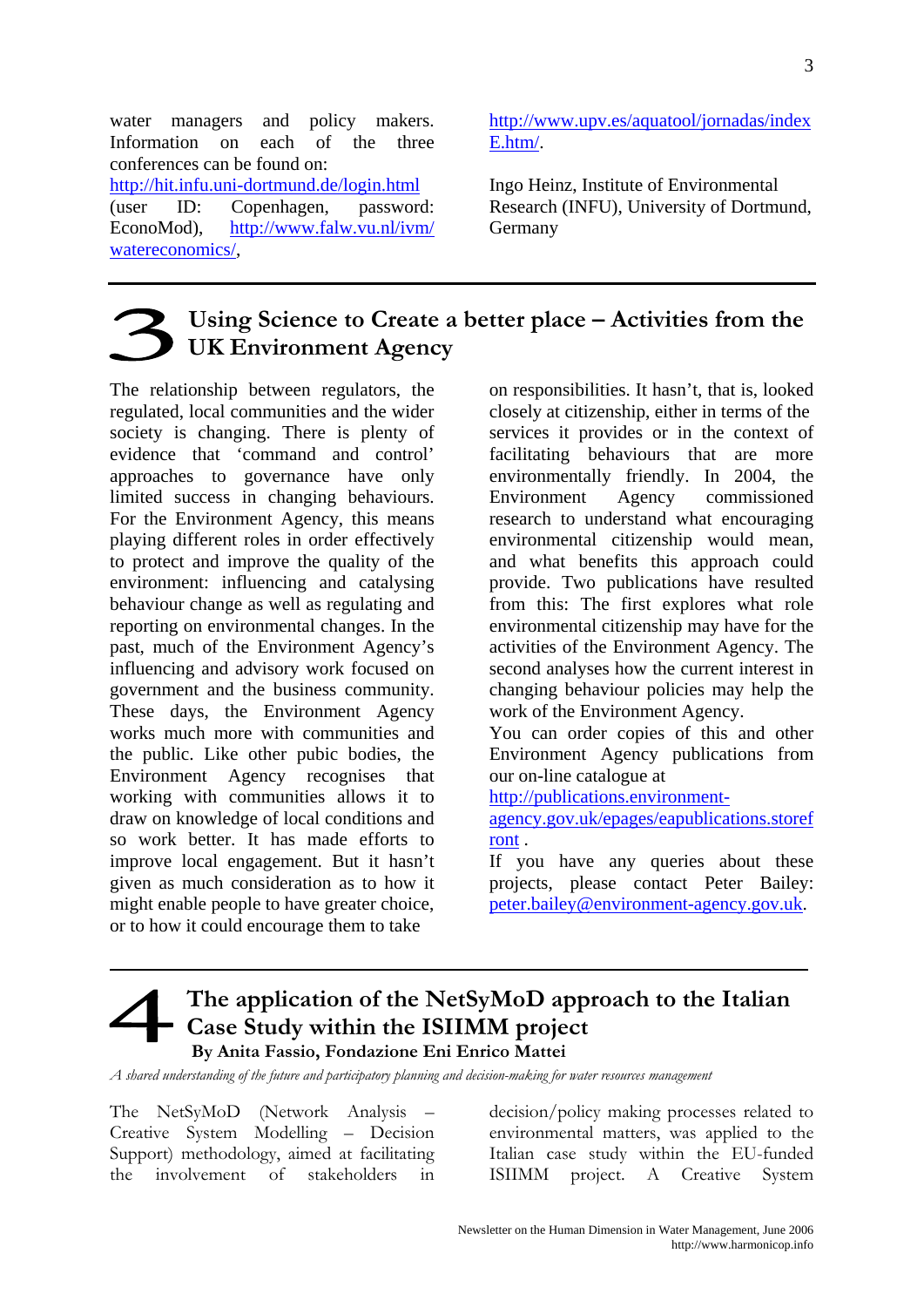Modelling Workshop on scenario building was organised ad hoc in Treviso, Italy, in December 2005 to further involve the local stakeholders in the planning process of the foreseen new integrated water management project.

In the seminar, selected local actors were put together to exchange views and experiences and to discuss visions. Participants were asked to:

- create a shared vision of the problem related to future land and water uses
- $\blacksquare$  judge the strengths and weaknesses of the project in the light of the evolution of water and agricultural policies and the dynamics of the territory

First, three triggering scenarios concerning different levels of implementation of the Water Framework Directive and Fischler Reform of the Common Agricultural Policy, and of intensity of urban sprawl were presented. Then, the assessment of the irrigation system conversion project and the

choice of the most plausible scenario were carried out.

Outcomes were:

- collection of opinions concerning water management and visions concerning possible future land and water uses in the pilot area
- general agreement on the fact that water conservation measures need to be introduced
- general pessimism about the future of agriculture in the area
- general acceptance of the new irrigation system project, independently from future scenarios

For further information: [anita.fassio@feem.it](mailto:anita.fassio@feem.it) or [roberta.camera@feem.it](mailto:roberta.camera@feem.it) To download the report (only in Italian): [http://www.feem.it/Feem/Pub/Conference](http://www.feem.it/Feem/Pub/Conferences/default.htm) [s/default.htm](http://www.feem.it/Feem/Pub/Conferences/default.htm)

## **3rd Wademed seminar "The future of irrigated agriculture in the Mediterranean – New institutional arrangements for a management of agricultural water demand"**

*Cahors, France, 6<sup>th</sup> to the 9<sup>th</sup> November 2006* 

The project Wademed is a concerted action of the INCO-MED programme which aims to share experiences of agricultural water demand management in Southern Mediterranean countries. Within the duration of the project, three thematic seminars have been organised: a seminar about the impact of modern irrigation techniques on water use and agricultural production was held in Morocco in 2004; the effectiveness of economic instruments on irrigation practices, water use and agricultural production was the topic of a seminar held in Tunesia in 2005; and the impact of new institutional arrangements in the shared water management of irrigation schemes and on water use and agricultural production will be the issue for the seminar which will take place in Cahors, France, in November.

The aim of this year's seminar is an exchange between practitioners and researchers about current institutional changes in Southern Mediterranean countries' irrigated agriculture. On the one hand, the adaptive capacity of institutions and organisations concerned with agricultural water management will be a focus, - how do new collective rules emerge and provoke organisational changes? Which kind of support is needed in order to strengthen the capacities of agricultural stakeholders to collectively adapt their institutions to current changes? Further, the emergence of the region's agricultural profession and its role in institutional transformations within irrigation schemes will be discussed.

Especially in the water domain, the disengagement of the State poses the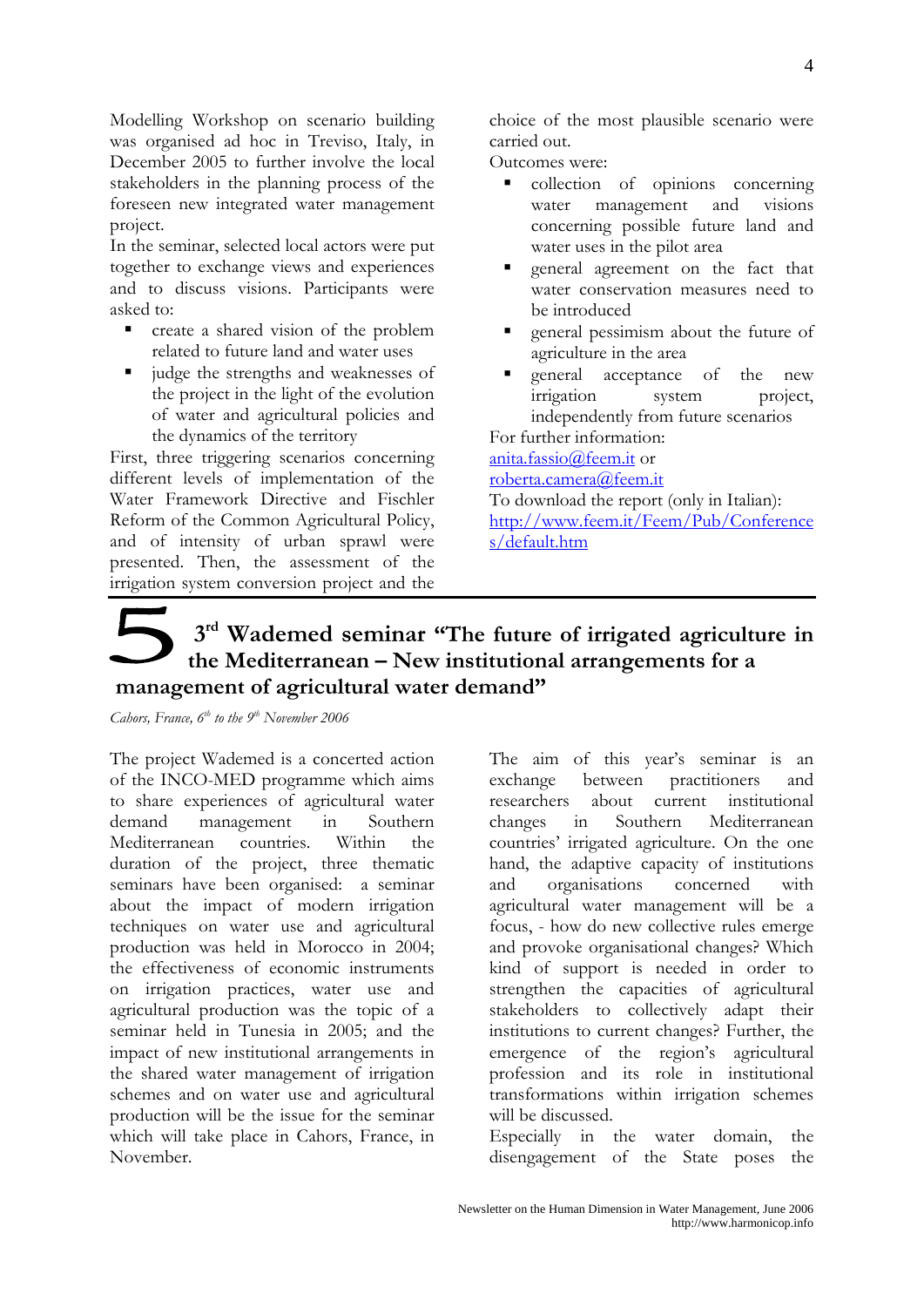question how and under which conditions a professional agricultural organisation can take over. And finally, the opening up of markets brings in new dynamics in irrigated agriculture, leading to a redefinition of agricultural water demand and its

management. The seminar will combine presentations, discussions and knowledge exchange with the visit of a case study. For further information please check: [http://www.wademed.net/pres\\_seminare20](http://www.wademed.net/pres_seminare2006.htm) [06.htm](http://www.wademed.net/pres_seminare2006.htm) .

## **Call for Papers: Formalized and Non-Formalized Methods in Resource Managment**

*Knowledge and Learning in Participatory Processes - Workshop, 21 / 22 September 2006, Osnabrück* 

Participatory processes are becoming increasingly important in the management of natural resources. Policy makers, 'experts', and 'lay persons' – citizens or representatives of organised interest groups – are more and more collaborating in public decisions on issues such as water management and land use planning. Different forms of involvement have been established, allowing for varying degrees of interaction, e.g. focus groups, citizens' juries, consensus-conferences, mediated modelling, and stakeholder platforms, to name but a few. Given the complexity of the issues and associated uncertainties, one main reason to involve non-state actors in public decisions is to incorporate different sources of knowledge and to foster social learning, which is anticipated to result in better, i.e. more informed and creative, decision-making. Other expected outcomes include the facilitation of actually reaching agreements, greater acceptance of, and compliance with, these, and generally improved communication among participants.

A spectrum of methods, instruments, tools, and models is available to structure information flows in these participatory processes. Most of the formalised methods involve some kind of modelling in order to derive generalisations from particular facts or situations, and to identify the key information. While more formalised methods have the advantage of eliciting, handling and delivering focused, clear and unambiguous information (or of making uncertainties and ambiguities transparent), their use also involves important challenges:

- The process of formalisation usually is more laborious, requires more time and specific expertise, or trained personnel, and often technical equipment, and is thus more costly.
- Stakeholders may have difficulties to accept some more formalised methods as they might not comprehend all modelling steps and thus distrust certain model implications, or simply dread the required efforts.

Researchers dealing with these questions from the perspective of different disciplines are invited to submit abstracts for papers. The workshop's main areas of application will be land-use planning and water management. Of special interest are papers that discuss

- the strengths and weaknesses of various methods in participatory resource management with special attention to the conditions under which formalised, or non-formalised methods, respectively, are most appropriate;
- how the choice of methods depends on the goals and context of the process as well as on
- the particular individuals involved in the process;
- possible trade-offs between the degree of formalisation of methods and the degree of participation;
- integration of formal and informal approaches;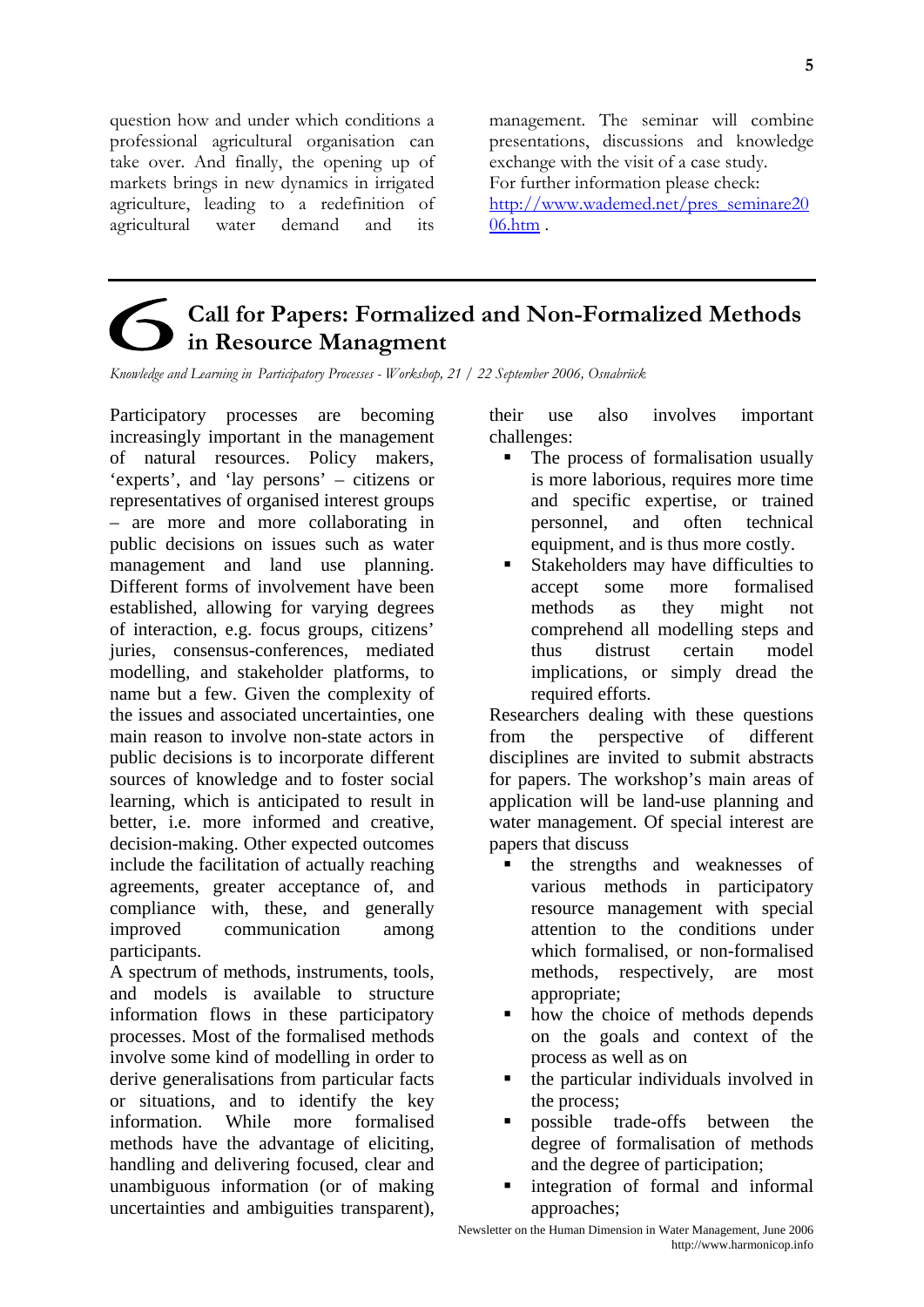6

• the relation of method-driven participatory processes and policy implementation.

Conceptual and methodological contributions, empirical analyses of applications of selected methods and case studies are equally welcome.

On the basis of the submitted abstracts, a maximum number of 15 papers will be selected for invitation to the workshop. After notification of acceptance (30th June 2006), authors will be asked to submit short versions of their papers (1500 to 2000 words) by 31st August in order to allow the participants to get a more complete picture of all papers to be presented. A selection of papers will be published in a peer reviewed journal or book.

**Abstracts of no more than 400 words should be sent to all members of the scientific committee by 15th June 2006.**  Please submit your papers to:

Dr. Jens Newig, University of Osnabrück [\(jens.newig@usf.uos.de\)](mailto:jens.newig@usf.uos.de)

# **Announcements**

 New e-journal launched by the Institute for Environmental and Sustainability Communication (INFU) at the University Lüneburg, Germany, **Communication, Cooperation, Participation. Research and Practice for a Sustainable Future (CCP)**. The multi-

lingual communication platform is creating a forum to discuss scientific papers and practical experiences in communication processes that engage questions regarding the future. For more information: www.uni-lueneburg.de/infu/ccp/

 **Integrated River Basin**  Governance: Learning from **International Experience**. Bruce Hooper. 2005. IWA Publishing. The book is designed to help practitioners implement integrated approaches to river basin management (IRBM), and to help the

coming generation of senior university students learn how to design IRBM. To order:

http://www.iwapublishing.com/template.cf m?name=integrated\_river\_basin\_governan ce\_newspage

 RTD info - **Special issue on surveys about science**. Of interest to those working at the science/stakeholders interface.

[http://europa.eu.int/comm/research/r](http://europa.eu.int/comm/%20research/)tdinfo/ special\_euro/index\_en.html

 Participation is invited for a regional dialogue launched in the **New languages of the handbook "Learning** 

**Together To Manage Together Improving Participation in Water Management"**. This handbook, meant for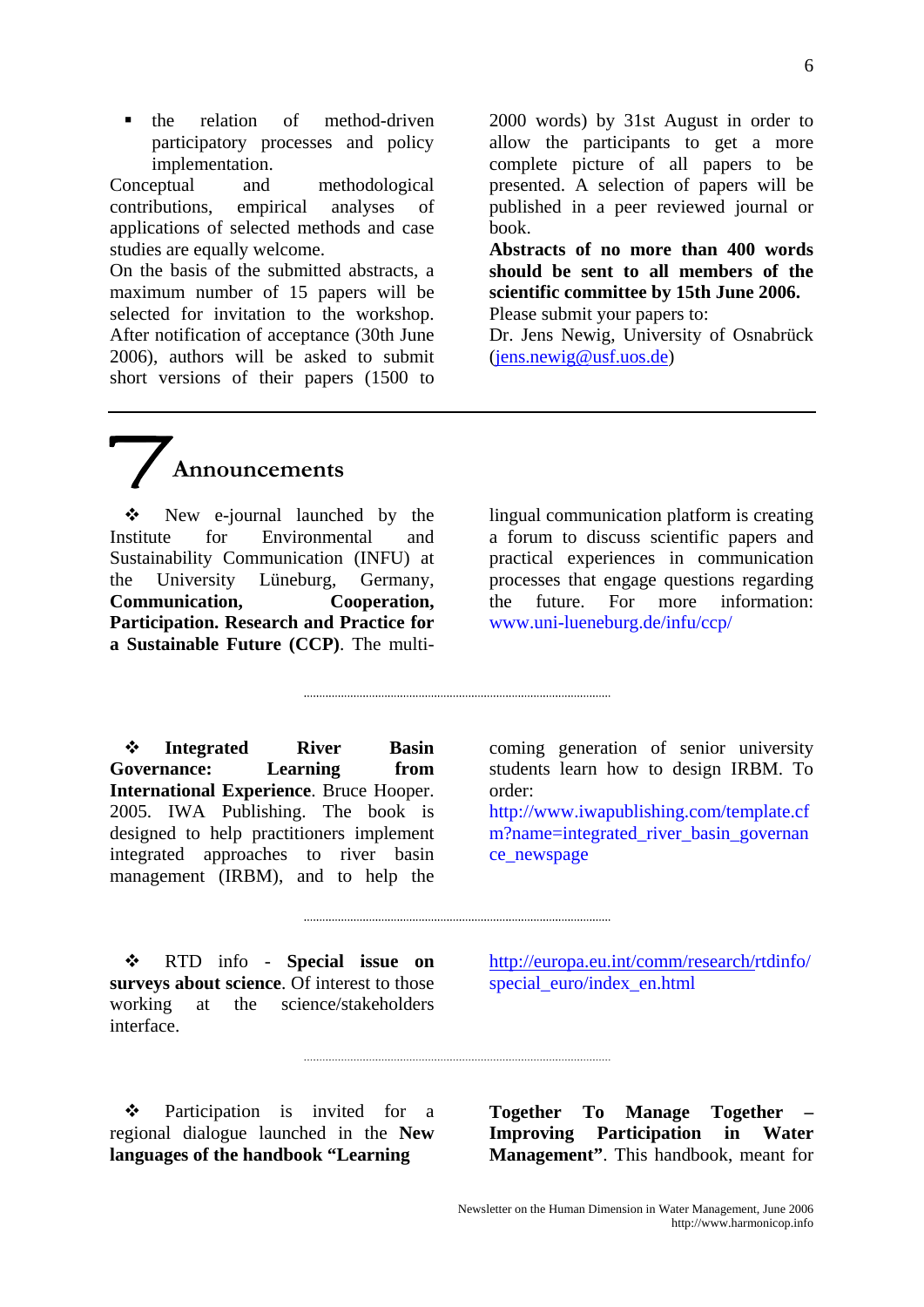practitioners of (regional) water management, complements the guidance document on public participation that was prepared in context with the implementation strategy for the European Water Framework Directive. By now, the

handbook can then be found for download on the internet Spanish, English, German, and Italian. Dutch, French and Hungarian will follow during the next months. <http://www.harmonicop.info/handbook.php>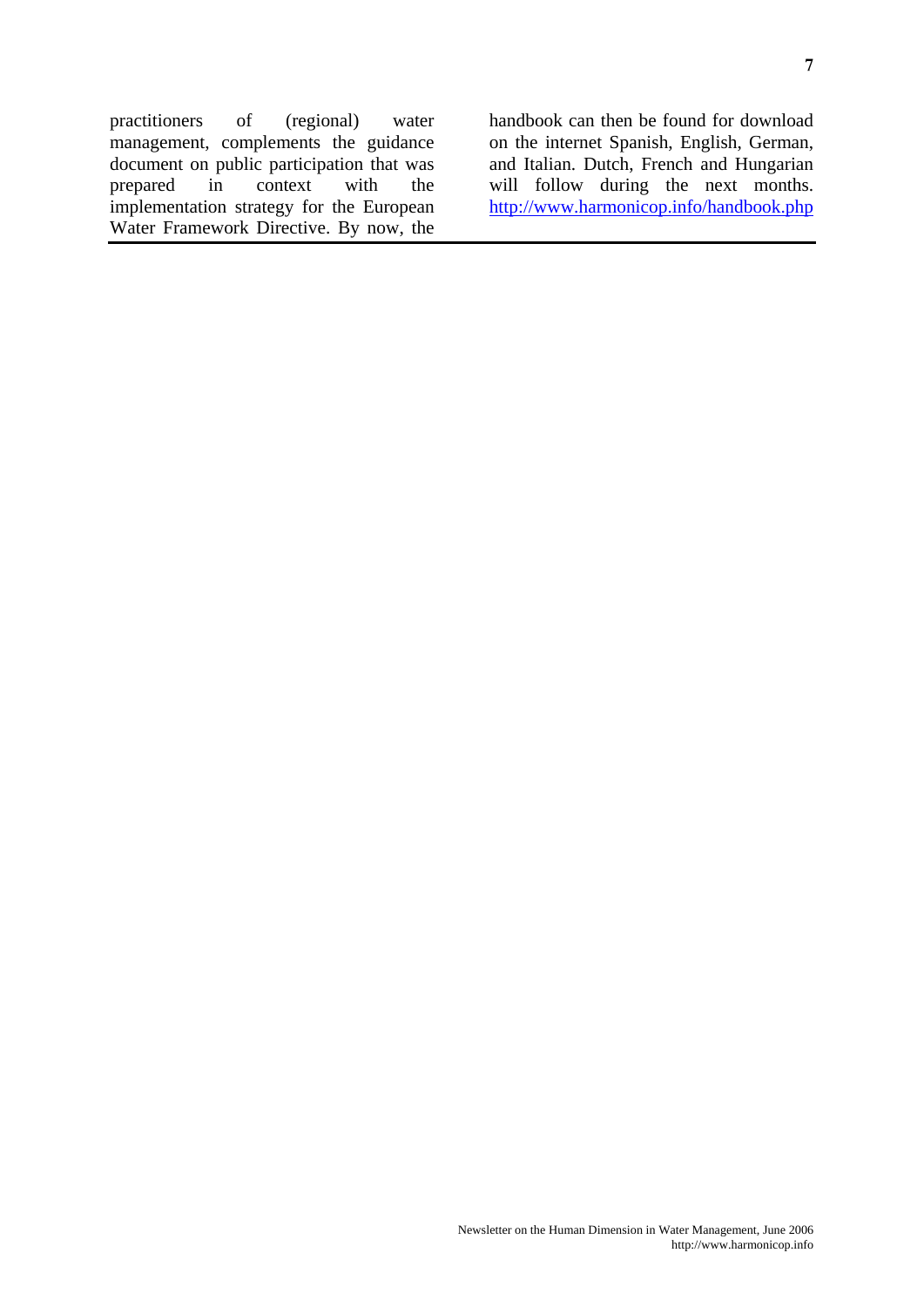# **List of Projects in the HDWM Cluster**

#### **HarmoniCA – Harmonizing Modelling Tools at Catchment Scale**

#### [http://www.harmoni-CA.info](http://www.harmoni-ca.info/)

The concerted action HarmoniCA will provide guidance on management concepts and ICT tools for river basin management and the implementation of the WFD. Of specific interest for the HDWM cluster is the work package on "Integrated Assessment and the Science Policy Interface" that deals specifically with the involvement of stakeholders in the development of river basin management plans and the representation of socio-economic aspects in river basin management models.



#### **HarmoniCOP – Harmonizing Collaborative Planning**

#### [http://www.harmoniCOP.info](http://www.harmonicop.info/)

The project HarmoniCOP explores stakeholder and public participation and the role of ICT tools in river basin management planning using a social learning perspective. HarmoniCOP aims at improving the conceptual base for stakeholder and public participation and provide practical guidance for the implementation of the European Water FrameworkDirective.

#### **GOUVERNe**

#### **GOUVERNe**

#### [http://www.c3ed.uvsq.fr/c3ed/Gouverne/PresGOa](http://www.c3ed.uvsq.fr/c3ed/Gouverne/PresGOan.html) [n.html](http://www.c3ed.uvsq.fr/c3ed/Gouverne/PresGOan.html)

The project responded to the requirement for integrated systems of information permitting coherent policy and resource management decisions covering water uses in Europe. The project developed and implemented in pilot studies a userbased and scientifically validated Decision Support System (DSS) for the improved management of underground water resources at the catchment and sub-catchment levels.



**SLIM - Social Learning for the Integrated** 

#### **Management and Sustainable Use of Water at Catchment Scale**

## [http://slim.open.ac.uk](http://slim.open.ac.uk/)<br>This project dev

project develops strategic planning methodologies and social tools for the integrated management of water at catchment or river-basin scale and other "bundles" of natural resources. It emphasizes the importance of processes of social learning for integrated resource management.

#### **AQUALIBRIUM**

#### [www.aqualibrium.de](http://www.aqualibrium.de/)

This project investigates the implications of the increasing deregulation of national water markets, and the fact that more and more private companies are involved in the water market. It aims at giving an overview on the current debates and analyses the various models of involvement and co-operation between the public and the private sector in the EU member states.



#### <http://firma.cfpm.org/>

This project explored new approaches to improve water resource planning by developing and applying agent-based modelling to integrate physical, hydrological, social and economic aspects of water resource management. Specific emphasis was given to stakeholder participation and participatory model building and scenario development.



**INTERMEDIARIES - New intermediary services and the transformation of urban water supply and wastewater disposal systems in Europe** 

#### http://[www.irs-net.de/intermediaries](http://www.irs-net.de/intermediaries)

This project maps the development of intermediary services and organisations in the water and wastewater sectors, examines how they facilitate the application of new resource-saving technologies and social practices and assesses their impact on the environment, economic efficiency and network management.

**EUROMARKET** http://www.epfl.ch/mir/euromarket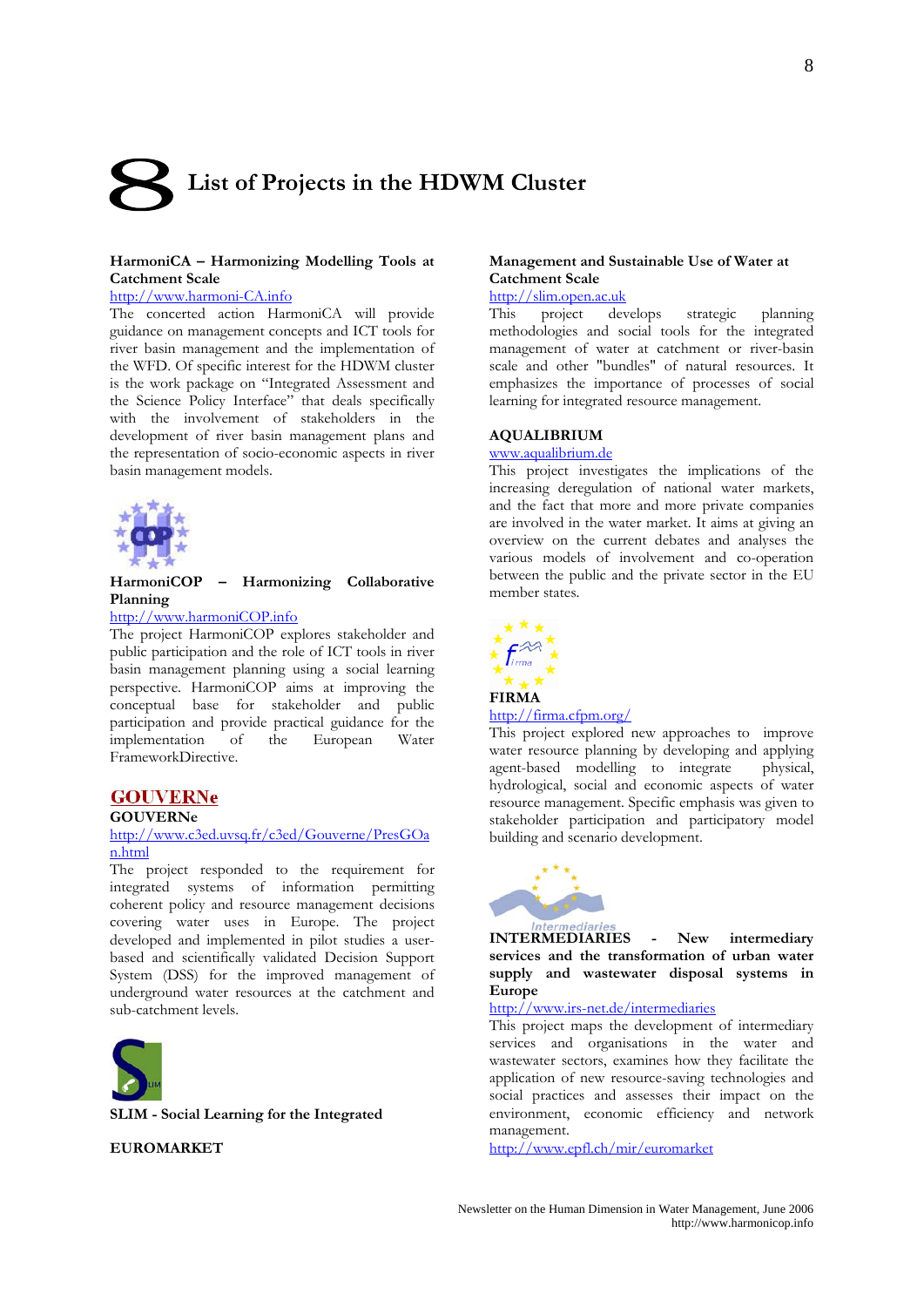The EUROMARKET project studies the likelihood, nature, and forms water liberalisation may take in Europe in the foreseeable future. This is done by analysing different liberalisation scenarios, depending upon the evolving water markets, the different enterprises' strategies, and the existing strategies, and the legislation/regulation both at the national and at the European levels.



#### <http://www.feem.it/web/loc/mulino/index.html>

The MULINO project is developing a Decision Support System for the integrated management of water resources. The system includes a decision software based on multi criteria analysis procedures. This software is being developed in collaboration with representatives from water authorities in Italy, Romania, the UK, Belgium and Portugal, and through these relationships is exploring ways to include stakeholders' preferences in the assessment of a decision problem.



#### **EUWARENESS** - **European Water Regimes and the Notion of a Sustainable Status**

<http://www.euwareness.nl/>

focuses on the dynamic relationships between conflicting uses of water resources, the regimes under which these uses are managed, and conditions generating regime transitions towards sustainability. Water basin regimes have been studied in six European countries (Netherlands, Belgium, France, Spain, Italy, Switzerland).

More information:

Project coordinator: Stefan Kuks Address: University of Twente, P.O. Box 217, 7500 AE Enschede, The Netherlands Email: s.m.m.kuks@cstm.utwente.nl Internet: www.euwareness.nl

#### **ADVISOR**

#### <http://ecoman.dcea.fct.unl.pt/projects/advisor>

ADVISOR aims at the delivery of a set of guidelines to river basin authorities and related EU agencies for the execution of integrated evaluation of projects. The theoretical platform thereby established will support the development of new integrated evaluation methodologies and tools, which will incorporate the state of the art of the latest scientific thinking and assessment tools together with modern participatory, multi-stakeholder decision making processes.



#### **PRINWASS - Barriers and Conditions for the Involvement of Private Capital and Enterprise in Water Supply and Sanitation in Latin America and Africa: Seeking Economic, Social, and Environmental Sustainability**

#### [http://www.geog.ox.ac.uk/~prinwass/](http://www.geog.ox.ac.uk/%7Eprinwass/)

The project develops an indicative framework of strategy and processes, expressed by relevant guidelines, for sustainable water supply and sanitation services in developing countries, taking into account the roles of the state (national, regional, and local government levels), civil society (users associations, citizen movements, etc.), market forces (privatized water utilities), and their interrelations (e.g. publicprivate partnerships, other forms of private sector involvement in WSS, etc.)

#### **MERIT - Management of the Environment and Resources using Integrated Techniques**  <http://merit-eu.net/>

The aim of MERIT is to develop a water resource management methodology to help engage the stakeholder in the decision making process. Bayesian networks are being used as tool to help the decision maker by using input from stakeholders to design and construct the networks. A range of participatory techniques are being developed to facilitate the engagement process.



#### **AQUADAPT - Strategic Tools to Support Adaptive, Integrated Water Resource Management under Changing Utilisation Conditions at Catchment Level: A Coevolutionary Approach**

<http://www.aquadapt.net/>

The overall aim of the Aquadapt project is to generate knowledge which supports the strategic planning and management of water resources in semiarid environments at catchment level under changing supply/demand patterns.

#### **TiGrESS - Time-Geographical Approaches to Emergence and Sustainable Societies**

<http://www.riks.nl/projects/TiGrESS>

The aim of the TiGrESS project is to improve the methodology for understanding humanenvironmental interactions on the basis of three regional case studies.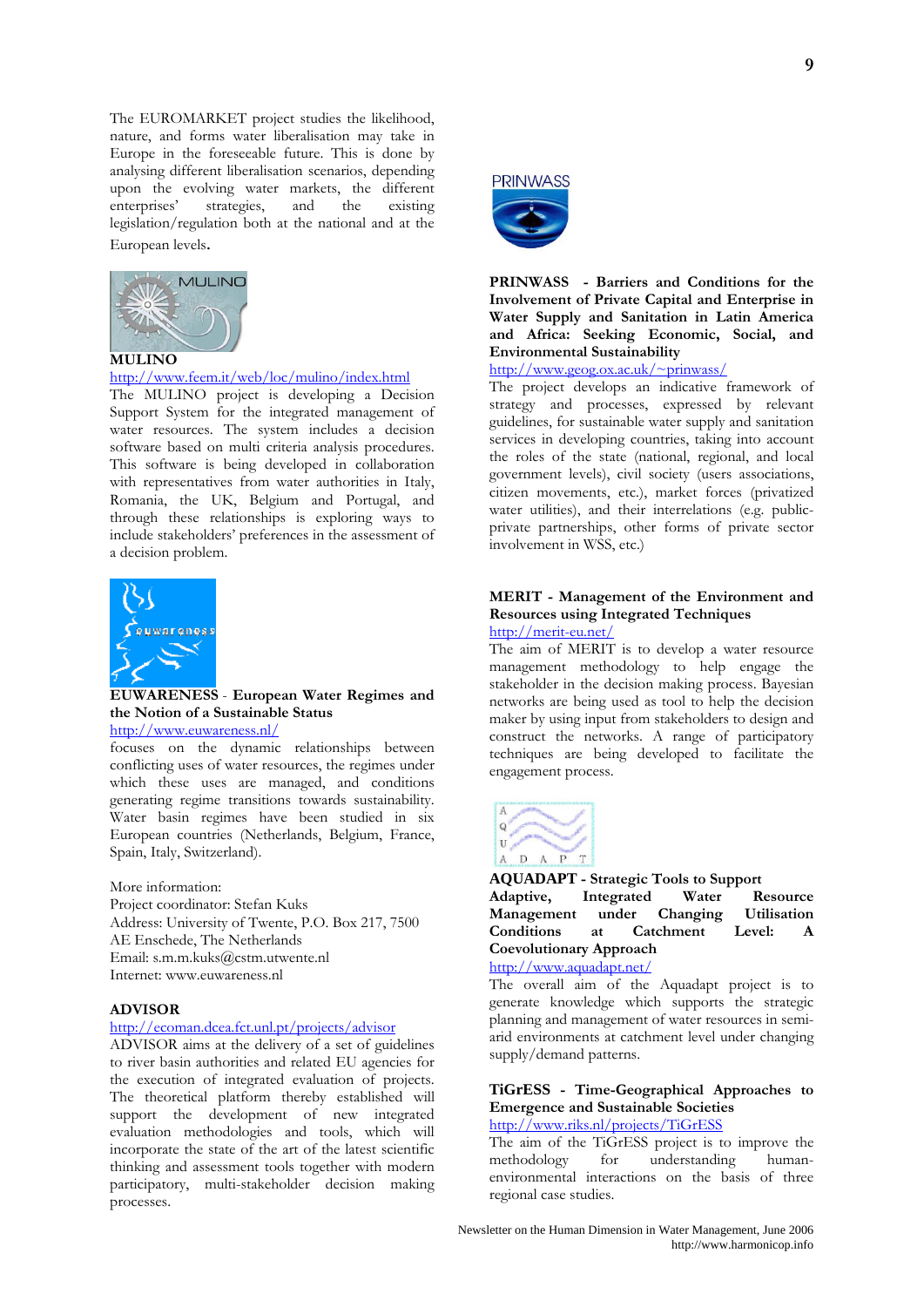

#### **MANTRA East - The Integrated Strategies for the Management of Transboundary Waters on the Eastern European Fringe - the pilot study of Lake Peipsi and its drainage basin**  [http://www.mantraeast.org](http://www.mantraeast.org/)

The aim of the MANTRA East Project is to analyze and develop strategic planning methodologies and scientific tools for integrated water management in transboundary water basins following the requirements of the EU Water Framework Directive. The project's special geographical focus is on transboundary water basins located on the existing and future borders of the European Union.



#### **NeWater** NeWater- New **Approaches to Adaptive Water Management under Uncertainty [www.newater.info](http://www.newater.info/)**

 NeWater identifies key elements of current water management regimes and investigates their interdependence. Research is focused on transformation processes of these elements in the transition to adaptive integrated water resources management.



#### **River Dialogue - Empowerment and Awareness Building in River Basin Management Through Focus Groups and Citizens Juries**  [http://www.riverdialogue.org](http://www.riverdialogue.org/)

River Dialogue is aimed at identifying the best approaches to increase public participation in implementation of the EU Water Framework Directive, including preparation and implementation of river basin management plans. The project will practically test two specific participatory methods of citizens' involvement – focus groups and citizens' juries.

#### **WASAMED – Water Saving in Mediterranean Agriculture**

#### <http://wasamed.iamb.it/>

WASAMED is to establish a platform for effective Mediterranean communication and debate on water saving in agriculture, contributing to improved management of limited water resources and sustainable development in the Mediterranean Region.